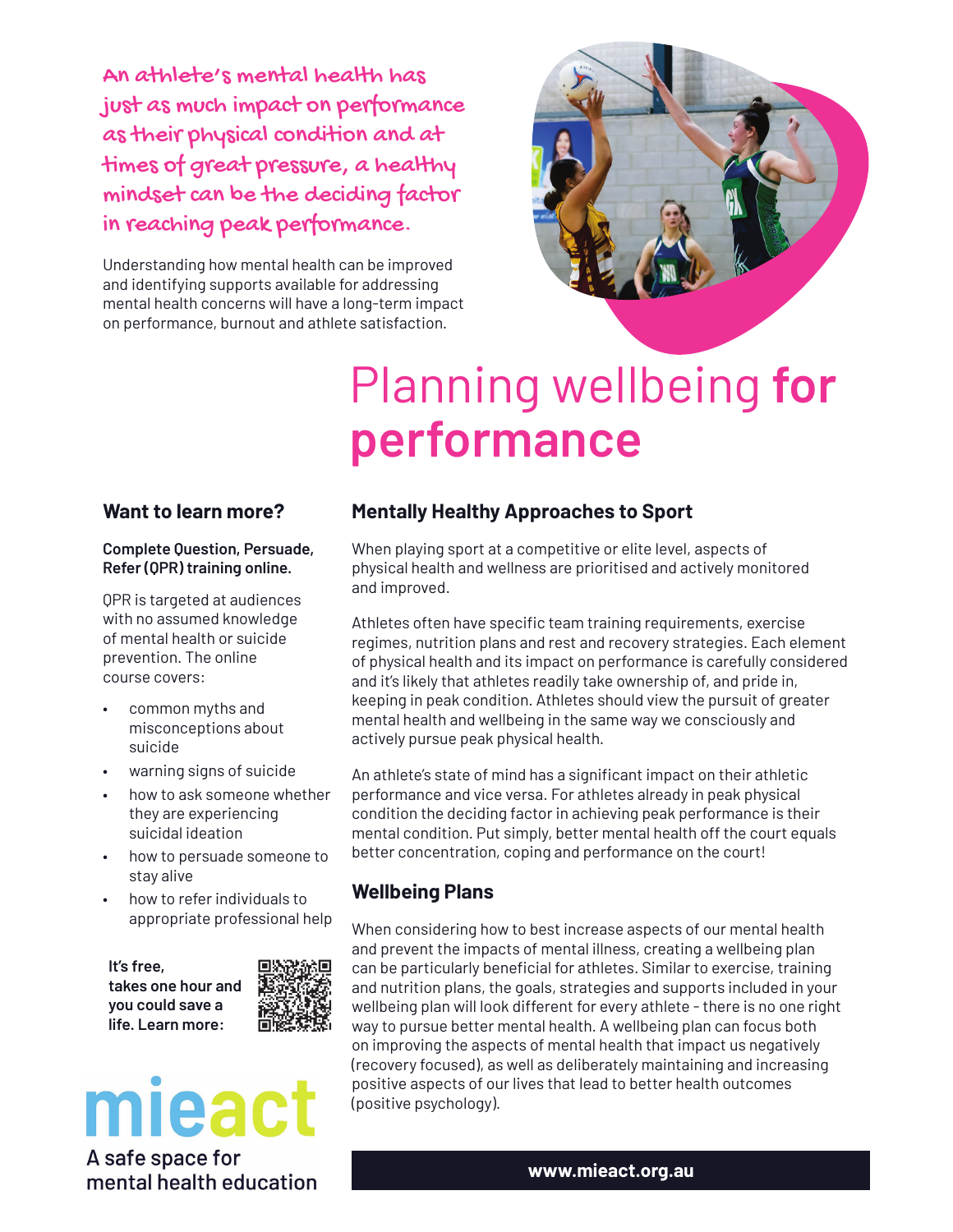### **How Positive Psychology Impacts Performance**

Positive psychology is sometimes called the science of happiness and strength. Working within a positive psychology approach can help athletes to positively frame competitive sport environments and adapt their outlook to increase performance, commitment and concentration. Below are some examples of specific positive psychology skills and how successful athletes utilise these skills to improve wellbeing, mindset and ultimately, performance.

|                          | <b>Successful Athletes</b>            |                                                                                                                                                                                                                                                                                                                                                                                                                                                                                                                                              |  |  |
|--------------------------|---------------------------------------|----------------------------------------------------------------------------------------------------------------------------------------------------------------------------------------------------------------------------------------------------------------------------------------------------------------------------------------------------------------------------------------------------------------------------------------------------------------------------------------------------------------------------------------------|--|--|
| Positive Psycholgy Skill | <b>Attitude</b>                       | • Realise that attitude is a choice.<br>• Choose an attitude that is predominately positive.<br>• View their sport as an opportunity to compete against themselves and<br>learn from their successes and failures.<br>• Pursue excellence, not perfection, and realise that they, as well as their<br>coaches, teammates, officials, and others are not perfect.<br>• Maintain balance and perspective between their sport and the rest of their<br>lives.<br>• Respect their sport, other participants, coaches, officials, and themselves. |  |  |
|                          | <b>Motivation</b>                     | • Are aware of the rewards and benefits that they expect to experience<br>through their sports participation.<br>• Are able to persist through difficult tasks and difficult times, even when<br>these rewards and benefits are not immediately forthcoming.<br>• Realise that many of the benefits come from their participation, not the<br>outcome.                                                                                                                                                                                       |  |  |
|                          | <b>Goals and</b><br><b>Commitment</b> | • Set long-term and short-term goals that are realistic, measurable, and<br>time-oriented.<br>• Are aware of their current performance levels and are able to develop<br>specific, detailed plans for attaining their goals.<br>• Are highly committed to their goals and to carrying out the daily demands<br>of their training programs.                                                                                                                                                                                                   |  |  |
|                          | <b>People Skills</b>                  | • Realise that they are part of a larger system that includes their families,<br>friends, teammates, coaches, and others.<br>• When appropriate, communicate their thoughts, feelings, and needs to<br>these people and listen to them as well.<br>• Have learned effective skills for dealing with conflict, difficult opponents,<br>and other people when they are negative or oppositional.                                                                                                                                               |  |  |
|                          | Self-Talk                             | • Maintain their self-confidence during difficult times with realistic, positive<br>self-talk.<br>• Talk to themselves the way they would talk to their own best friend.<br>• Use self-talk to regulate thoughts, feelings and behaviours<br>during competition.                                                                                                                                                                                                                                                                             |  |  |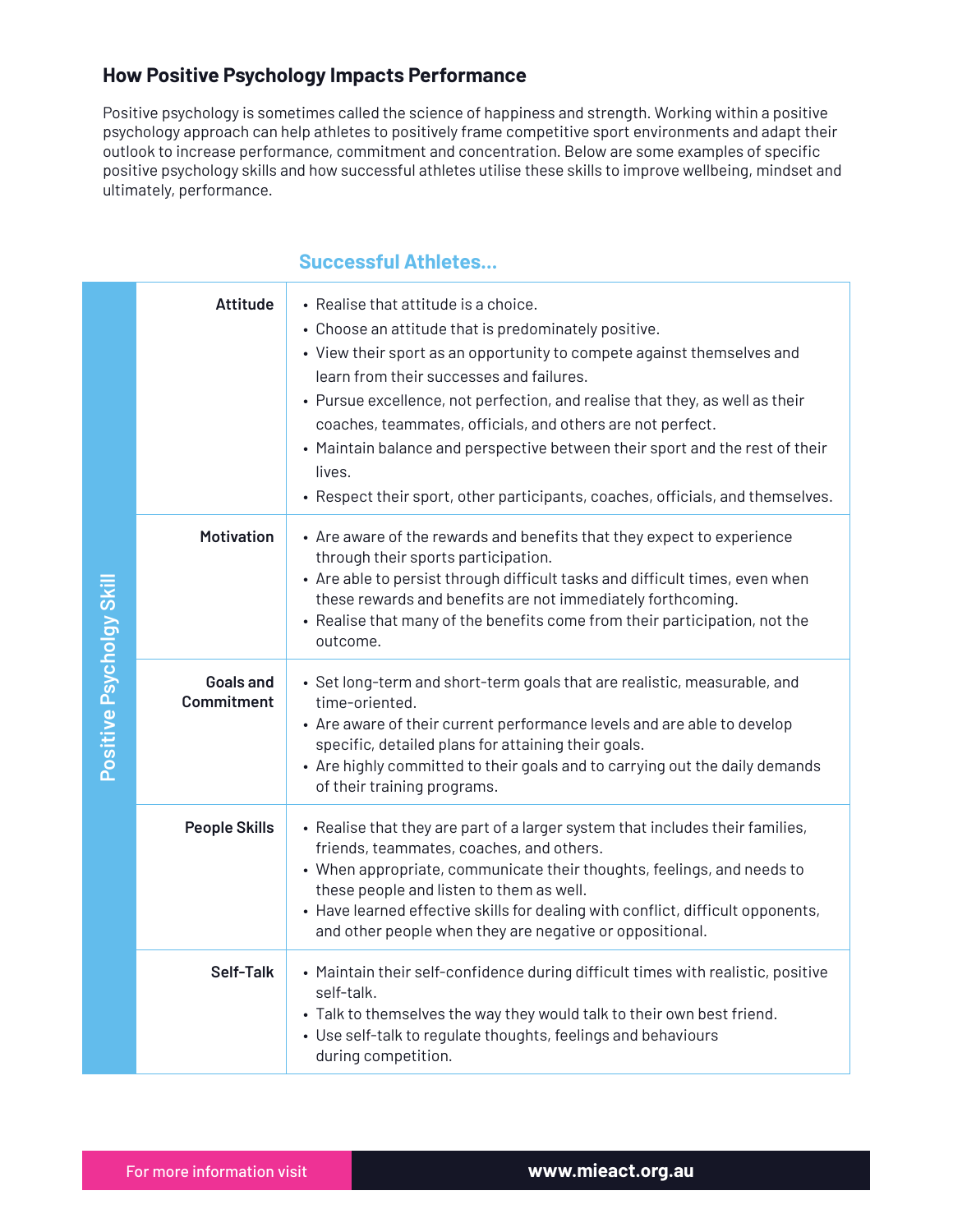#### **Successful Athletes...**

| Positive Psycholgy Skill | <b>Mental Imagery</b>                                 | • Prepare themselves for competition by imagining themselves performing<br>well in competition.<br>• Create and use mental images that are detailed, specific, and realistic.<br>• Use imagery during competition to prepare for action and recover from<br>errors and poor performances.                                                                                                                                                                                                 |
|--------------------------|-------------------------------------------------------|-------------------------------------------------------------------------------------------------------------------------------------------------------------------------------------------------------------------------------------------------------------------------------------------------------------------------------------------------------------------------------------------------------------------------------------------------------------------------------------------|
|                          | <b>Dealing</b><br><b>Effectively</b><br>with Anxiety  | • Accept anxiety as part of sport.<br>• Realise that some degree of anxiety can help them perform well.<br>• Know how to reduce anxiety when it becomes too strong, without losing<br>their intensity.                                                                                                                                                                                                                                                                                    |
|                          | <b>Concentration</b>                                  | • Know what they must pay attention to during each game or sport situation.<br>• Have learned how to maintain focus and resist distractions, whether they<br>come from the environment or from within themselves.<br>• Are able to regain their focus when concentration is lost during<br>competition.<br>• Have learned how to play in the "here-and-now", without regard for either<br>past or anticipated future events.<br>• Focus on the skill required, not the potential outcome. |
|                          | <b>Dealing</b><br><b>Effectively</b><br>with Emotions | • Accept strong emotions such as excitement, anger, and disappointment as<br>part of the sport experience.<br>• Are able to use these emotions to improve, rather than interfere with high<br>level performance.                                                                                                                                                                                                                                                                          |

### **Create Your Wellbeing Plan**

As mentioned, every athlete's wellbeing plan will have different focuses, strategies and supports, dependent on their experience. Elements of a helpful wellbeing plan include aspects of wellbeing related to: Workplace or Professional, Physical, Psychological, Emotional, Spiritual, Relationships.

For each category above, select at least one strategy or activity that you can undertake. You might notice areas of overlap between these categories. It is important to develop a self-care plan that is holistic and individual to you. Athletes should work on progressing their wellbeing plans with the same energy and discipline they follow advice on exercise, diet and physical recovery, the only difference is that the expert creating this plan is YOU!